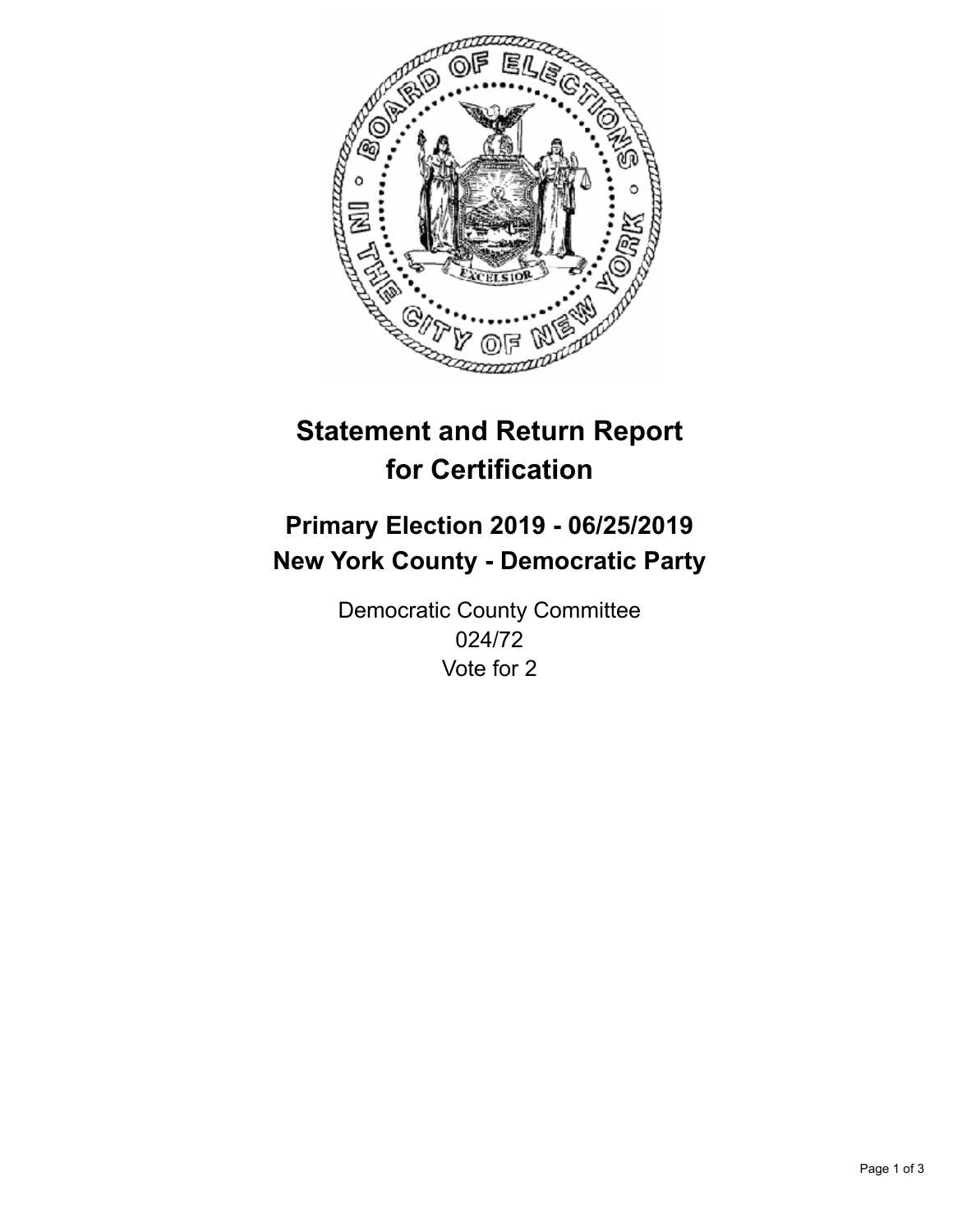

## **Assembly District 72**

| <b>PUBLIC COUNTER</b>                                    |   |
|----------------------------------------------------------|---|
| <b>MANUALLY COUNTED EMERGENCY</b>                        | 0 |
| ABSENTEE / MILITARY                                      |   |
| AFFIDAVIT                                                | 0 |
| <b>Total Ballots</b>                                     | 8 |
| Less - Inapplicable Federal/Special Presidential Ballots | 0 |
| <b>Total Applicable Ballots</b>                          | 8 |
| ALTAGRACIA MORAN                                         | 4 |
| <b>BIENVENIDA CORPORAN</b>                               | 3 |
| <b>MAYOBUNEX VILLALONA</b>                               |   |
| <b>Total Votes</b>                                       | 8 |
| Unrecorded                                               | 8 |